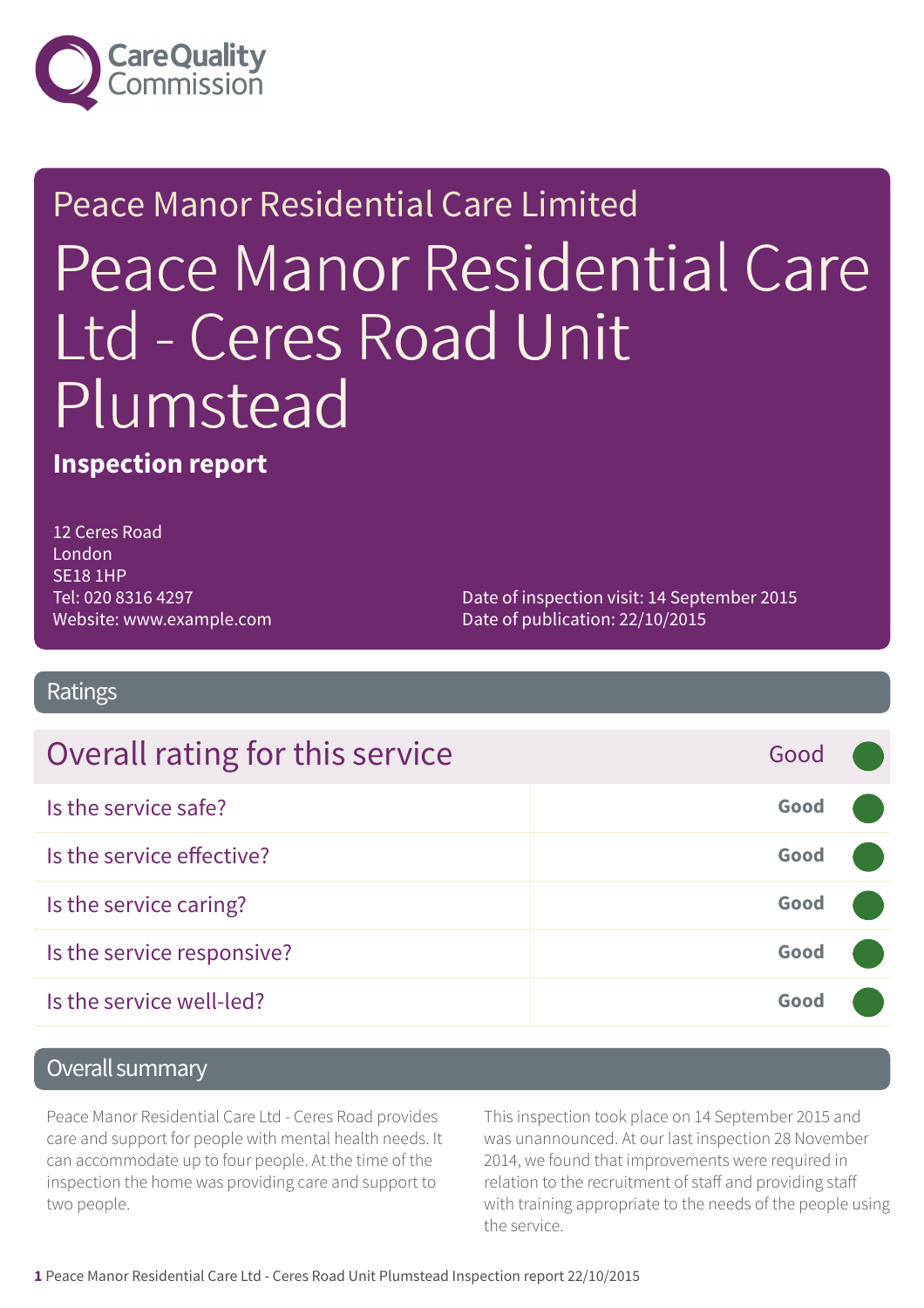## Summary of findings

At this inspection we found that improvements had been made. There were robust recruitment procedures in place and staff had received training appropriate to the needs of people using the service.

There was a registered manager in post at the time of our inspection. A registered manager is a person who has registered with the Care Quality Commission (CQC) to manage the service. Like registered providers, they are 'registered persons'. Registered persons have legal responsibility for meeting the requirements in the Health and Social Care Act 2008 and associated Regulations about how the service is run.

People using the service said they felt safe and that staff treated them well. Safeguarding adult's procedures were robust and staff understood how to safeguard the people they supported from abuse. Appropriate recruitment checks took place before staff started work. There was a whistle-blowing procedure available and staff said they would use it if they needed to. People were being supported to have a healthy balanced diet. People's medicines were managed safely; they received their medicines as prescribed by health care professionals.

Staff had received training specific to the needs of people using the service, for example, mental health awareness,

promoting choice and independence and understanding the recovery path. They received regular supervision and an annual appraisal of their work performance. The manager and staff demonstrated a clear understanding of the Mental Capacity Act 2005 and the Deprivation of Liberty Safeguards.

People had been involved in planning for their care needs. Care plans and risk assessments provided clear information and guidance for staff on how to support people to meet their needs. Staff encouraged people to be as independent as possible. There were regular meetings where people were able to talk about things that were important to them and about the things they wanted to do. They were aware of the complaints procedure and were confident their complaints would be fully investigated and action taken if necessary.

The provider sought the views of people using the service, staff and health care professionals through annual surveys. They used feedback from these surveys to make improvements at the home. The manager recognised the importance of regularly monitoring the quality of the service provided to people. Staff said they enjoyed working at the home and they received good support from the manager.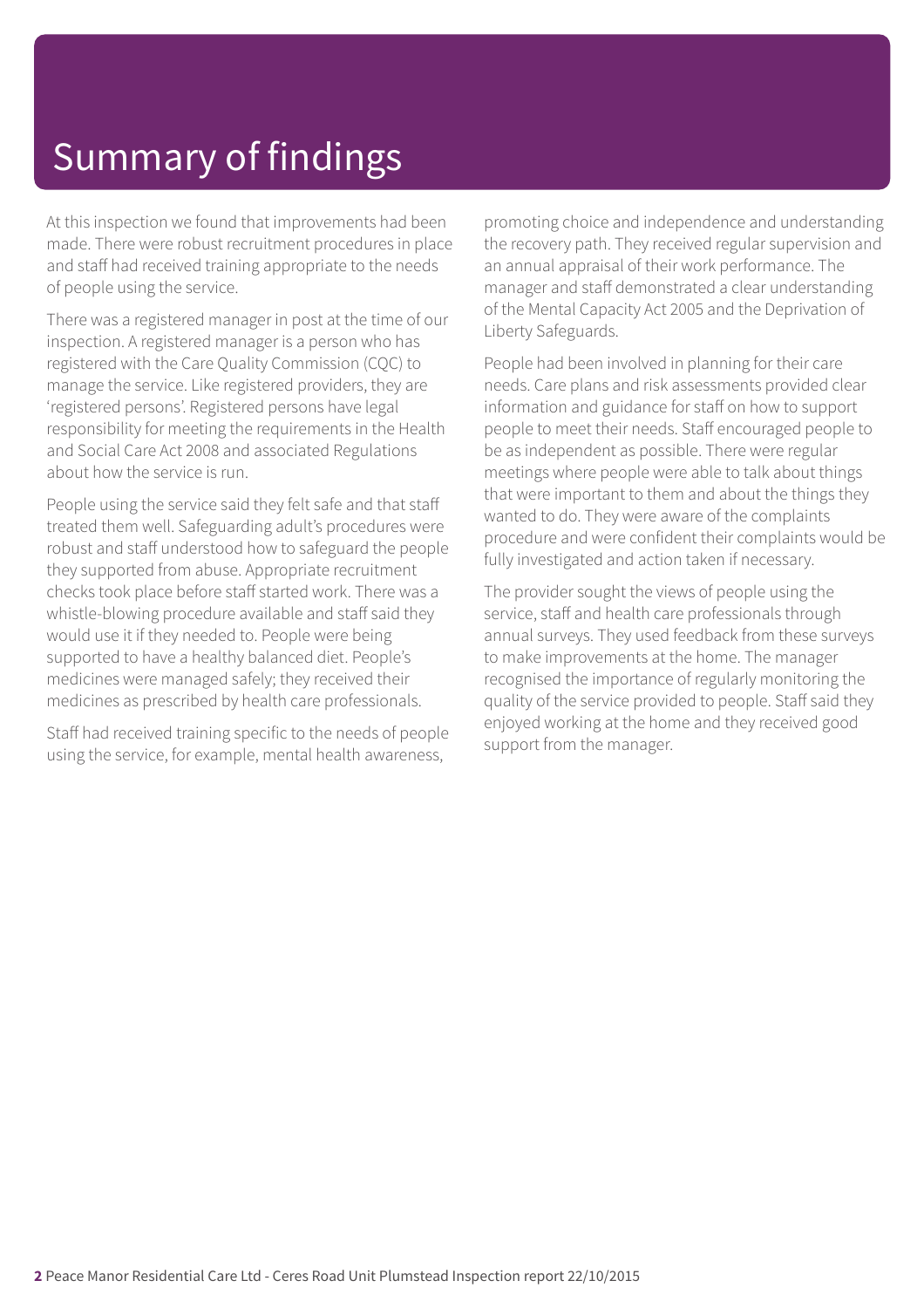#### The five questions we ask about services and what we found

We always ask the following five questions of services.

| Is the service safe?<br>The service was safe. There were safeguarding adult's procedures in place and staff had a clear<br>understanding of these procedures. There was a whistle-blowing procedure available and staff said<br>they would use it if they needed to. | Good |  |
|----------------------------------------------------------------------------------------------------------------------------------------------------------------------------------------------------------------------------------------------------------------------|------|--|
| Appropriate recruitment checks took place before staff started work. People using the service and<br>staff told us there was always enough staff on shift.                                                                                                           |      |  |
| People's medicines were managed appropriately and people were receiving their medicines as<br>prescribed by health care professionals.                                                                                                                               |      |  |
| Is the service effective?<br>The service was effective. Staff had completed an induction when they started work and received<br>training relevant to the needs of people using the service.                                                                          | Good |  |
| The manager and staff demonstrated a clear understanding of the Mental Capacity Act 2005 and the<br>Deprivation of Liberty Safeguards and acted according to this legislation.                                                                                       |      |  |
| Peoples care files included assessments relating to their dietary needs and preferences.                                                                                                                                                                             |      |  |
| People had access to a GP and other health care professionals when needed.                                                                                                                                                                                           |      |  |
| Is the service caring?<br>The service was caring. Staff were caring and spoke with people using the service in a respectful and<br>dignified manner. People's privacy and dignity was respected.                                                                     | Good |  |
| People had been involved in planning for their care needs.                                                                                                                                                                                                           |      |  |
| There were regular meetings where people could talk about things that were important to them and<br>about the things they wanted to do.                                                                                                                              |      |  |
| Is the service responsive?<br>The service was responsive. People's needs were assessed and care files included detailed<br>information and guidance for staff about how their needs should be met.                                                                   | Good |  |
| Staff encouraged people to be as independent as possible. There were activities for people to partake<br>in if they wished to.                                                                                                                                       |      |  |
| People knew about the homes complaints procedure and said they were confident their complaints<br>would be fully investigated and action taken if necessary.                                                                                                         |      |  |
| Is the service well-led?<br>The service was well-led. The provider took into account the views of people using the service, staff<br>and health care professionals through surveys.                                                                                  | Good |  |
| The manager recognised the importance of regularly monitoring the quality of the service provided to<br>people using the service.                                                                                                                                    |      |  |
| Staff said they enjoyed working at the home and they received good support from the manager.                                                                                                                                                                         |      |  |

**3** Peace Manor Residential Care Ltd - Ceres Road Unit Plumstead Inspection report 22/10/2015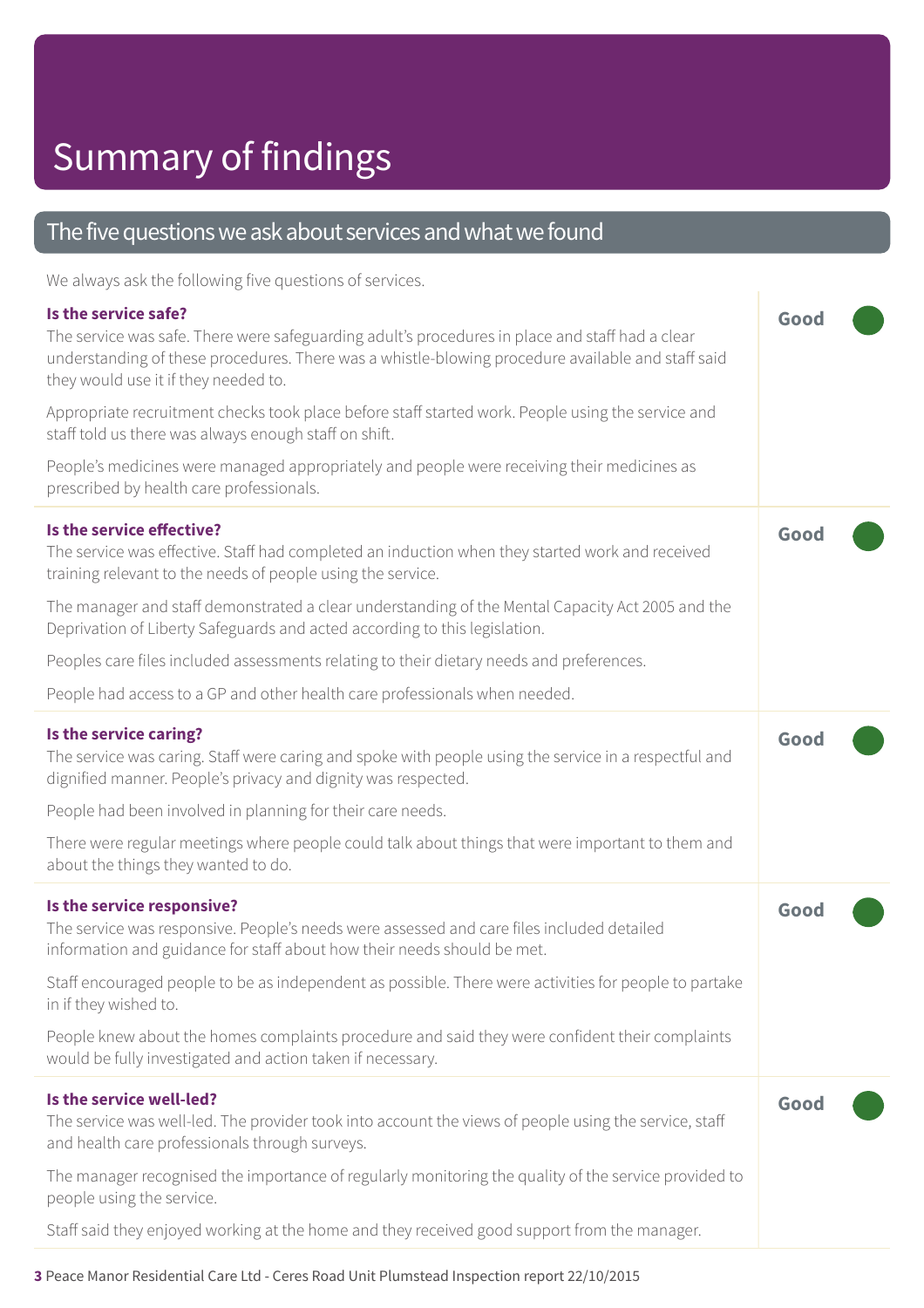

# Peace Manor Residential Care Ltd - Ceres Road Unit Plumstead

**Detailed findings**

#### Background to this inspection

We carried out this inspection under Section 60 of the Health and Social Care Act 2008 as part of our regulatory functions. This inspection was planned to check whether the provider is meeting the legal requirements and regulations associated with the Health and Social Care Act 2008, to look at the overall quality of the service, and to provide a rating for the service under the Care Act 2014.

This unannounced inspection was carried out on the 14 September 2015. The inspection team consisted of two inspectors. We spent time observing care and support being provided. We looked at records, including two

people's care records, staff recruitment and training records and records relating to the management of the service. We spoke with two people who used the service and another person who was visiting the home and considering using the service. We also spoke with two members of staff and the provider and the registered manager.

Before the inspection we looked at the information we held about the service including notifications they had sent to us. We also received feedback from two health care professionals about the service provided to people using the service.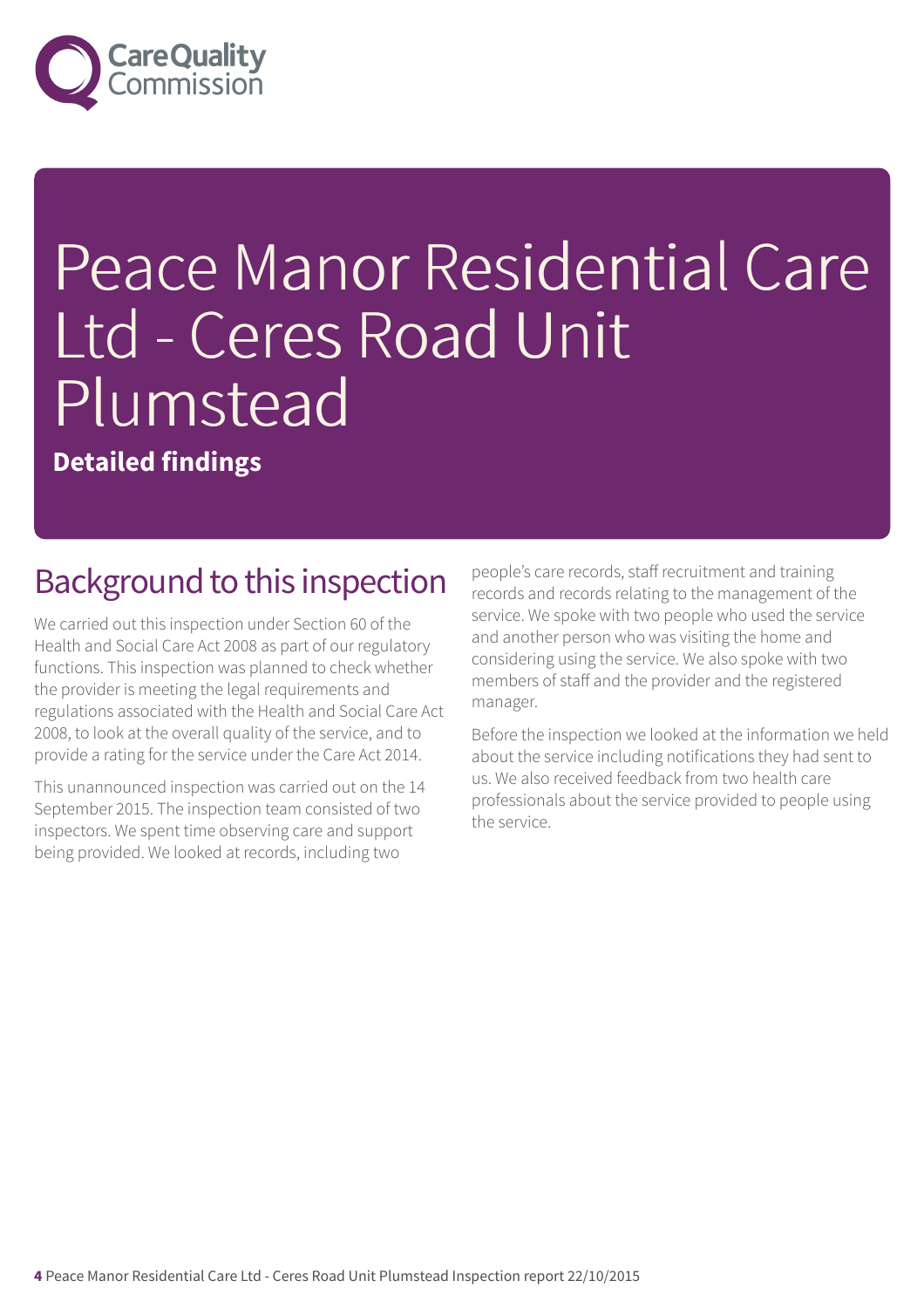#### Is the service safe?

#### **Our findings**

At our inspection on 28 November 2014, we found that a lack of robust recruitment checks meant that the provider could not be fully assured that the staff they had employed were suitable to work with people using the service. Following that inspection we asked the provider to make improvements on their recruitment processes. The provider sent us an action plan on the 7 April 2015. They told us they had reviewed and updated their recruitment processes.

At this inspection we found that robust recruitment procedures were in place. We looked at the recruitment records of four members of staff. We saw completed application forms, these included references to their previous health and social care experience and qualifications, their full employment history and explanations for any breaks in employment. Each file contained interview questions and answers, evidence that criminal record checks had been carried out, two employment references, health declarations and proof of identification. The manager told us the home worked with the United Kingdom Border Agency to ensure that right to work and identity documents obtained from staff during the recruitment process were valid.

People told us they felt safe and that staff treated them well. The manager told us he was the safeguarding lead for the home. The home had a policy for safeguarding adults from abuse and a copy of the "London Multi Agencies Procedures on Safeguarding Adults from Abuse". We saw a safeguarding adult's flow chart that included the contact details of the local authority safeguarding adult's team and the police. The manager and staff demonstrated a clear understanding of the types of abuse that could occur. They told us the signs they would look for, what they would do if they thought someone was at risk of abuse, and who they would report any safeguarding concerns to. The manager said they and all staff had received training on safeguarding adults from abuse. The training records we saw confirmed this. Staff told us they were aware of the organisation's whistle-blowing procedure and they would use it if they needed to.

People using the service, the staff and manager told us there were always enough staff on shift. At the time of our inspection the home was providing care and support to two people. One person using the service said, "There is

always a member of staff around. They come with me to appointments when I need them too." Two staff told us they felt there was sufficient staffing in the home. One said, "We have enough staff to meet people's needs, if we need extra then the manager will get someone in." The manager showed us a staffing rota and told us that staffing levels were arranged according to the needs of the people using the service. They said if extra support was needed for people to attend social activities or health care appointments, additional staff cover was arranged.

We found assessments were undertaken to assess any risks to people using the service. The manager showed us the standard risk assessment documentation completed for each person using the service. These included, for example, risks to themselves and others, self-neglect, medication, substance misuse and mental health relapse. The risk assessments included information about action to be taken to minimise the chance of the risk occurring. People had individual emergency evacuation plans which highlighted the level of support they would need to evacuate the building safely. Staff said they knew what to do in the event of a fire and told us that regular fire drills were carried out. We saw a folder that included a fire risk assessment for the home and records of weekly fire alarm testing, servicing of the alarm system and reports from fire drills. Staff training records confirmed that all staff had completed training on fire safety.

People told us that staff helped them with their medicines and reminded them when they needed to attend health care appointments. They said this helped keep them safe and well. One person said had been supported to administer their own medicines through a self-medication programme. They told us, "I take my own medicines. The staff checks that I take it. I also go to a clinic and get help there too with my medicines." We saw a self-medication risk assessment in place in their care file. Records showed that staff had carried out regular weekly checks to make sure this person had taken their medicines.

Medicine was stored securely in a locked cupboard in the office. Medicines folders were clearly set out and easy to follow. They included individual medication administration records (MAR) for people using the service, their photographs, details of their GP, information about their health conditions and any allergies. They also included the names, signatures and initials of staff qualified to administer medicines. Records confirmed that all staff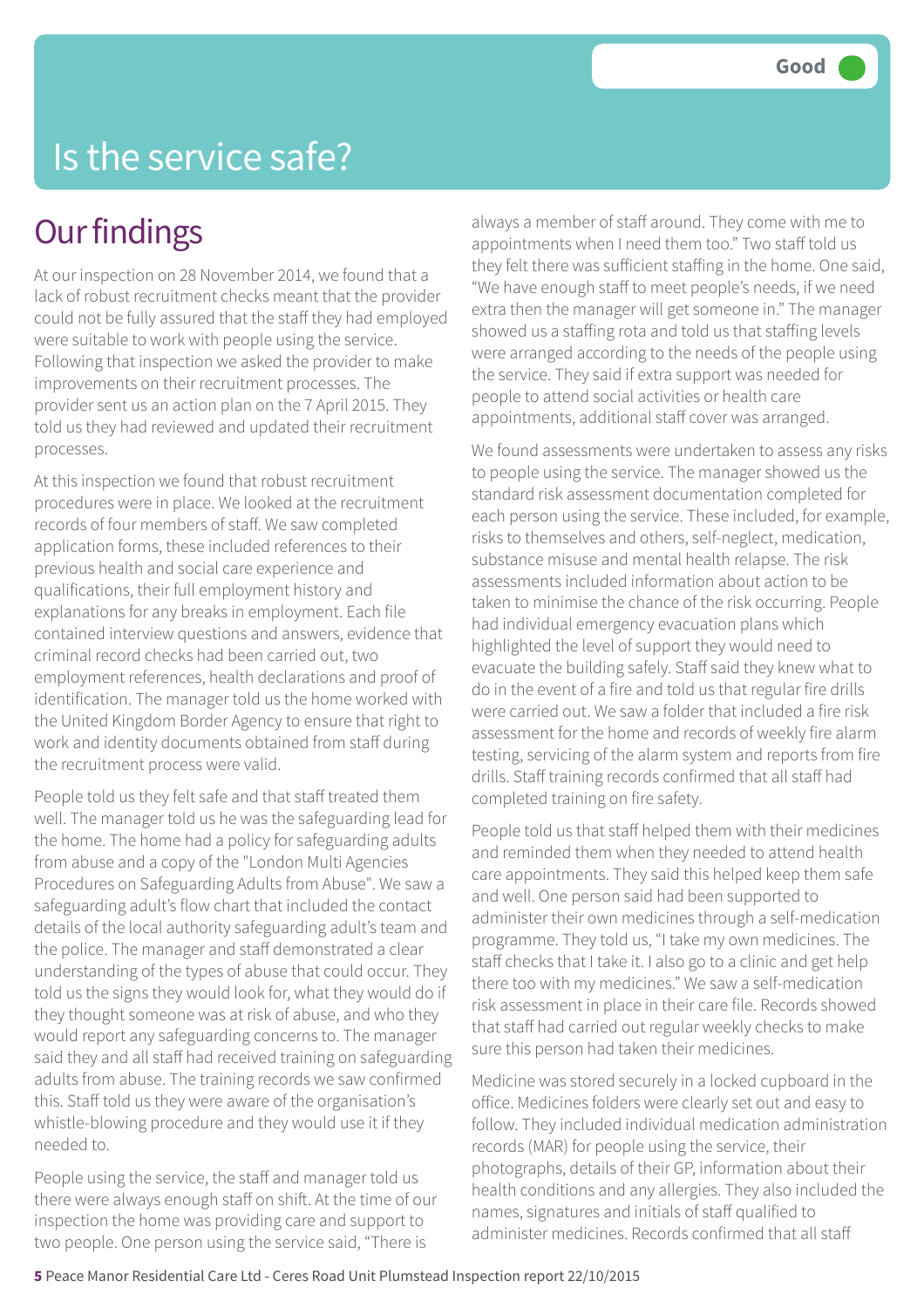#### Is the service safe?

working at the home had completed training on the safe administration of medicines. We checked the balances of medicines stored in the cupboard against the MAR's for the two people using the service and found these records were up to date and accurate, indicating they were receiving their medicines as prescribed by health care professionals.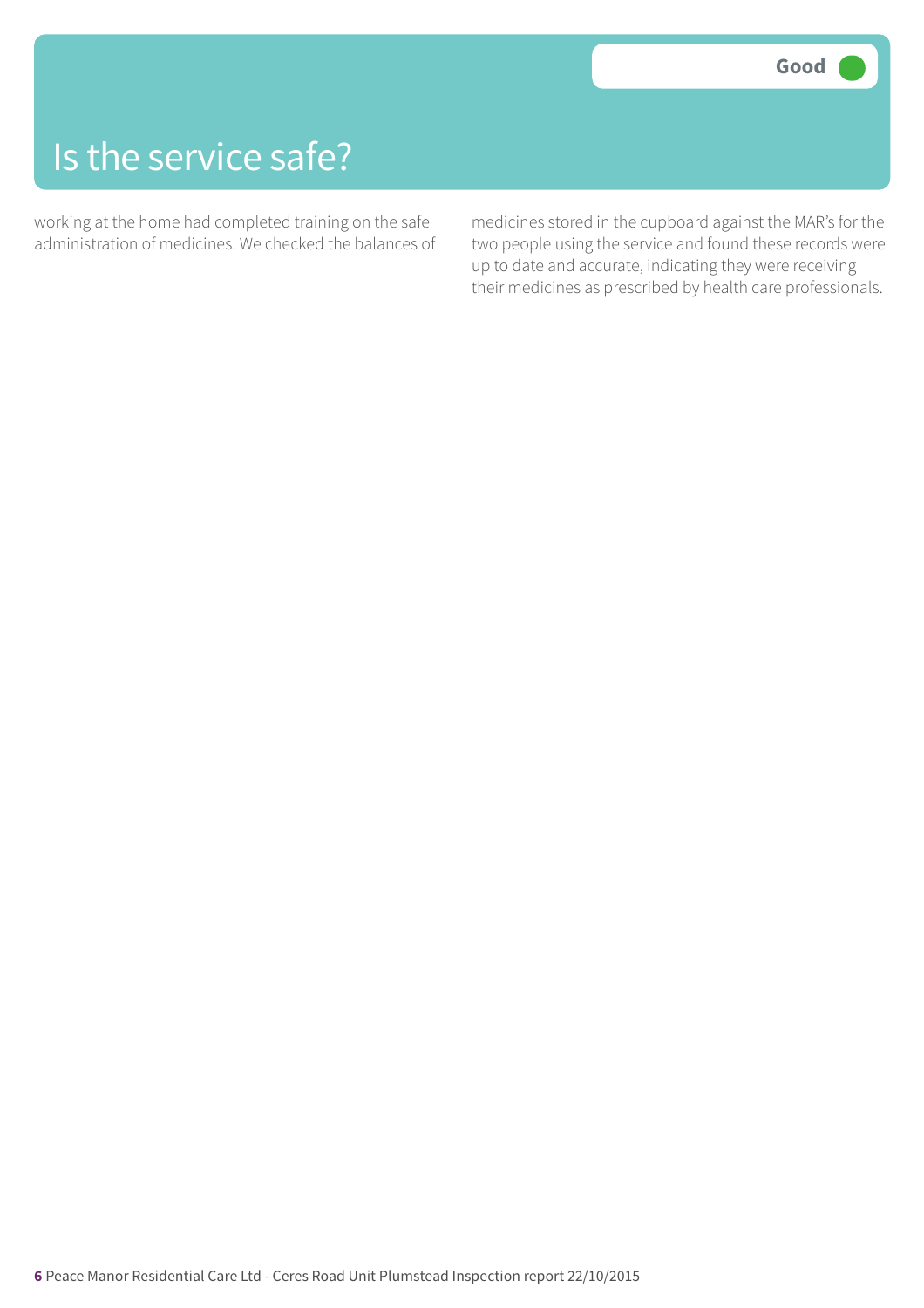## Is the service effective?

#### **Our findings**

At our inspection on 28 November 2014, we found there was a lack of training for staff. Following that inspection we asked the provider to make sure staff received appropriate training. The provider sent us an action plan on the 7 April 2015. They told us they had provided staff with training appropriate to the needs of people using the service.

At this inspection we found that staff had received training appropriate to theirs and people using the service's needs. We looked at four members of staffs files which included their training records. These showed that all staff had completed an induction programme and training that the provider considered mandatory. This training included food hygiene, fire safety, medicines, manual handling, safeguarding adults, health and safety, infection control and managing behaviour that challenges the service. They had completed other training relevant to the needs of people using the service, for example, lone working, break away techniques, substance misuse and mental health awareness. They had also completed training on the Mental Capacity Act 2005 (MCA) and the Deprivation of Liberty Safeguards (DoLS). We saw that one member of staff had had attained accredited qualifications in health and social care. The manager told us that all of the remaining staff had enrolled on an accredited health and social care course.

We spoke with two members of staff. They told us they had completed an induction when they started work and they were up to date with their mandatory training. They told us they received regular supervision and an annual appraisal of their work performance. They said this helped them in their care of people using the service. Staff files looked at confirmed that all staff were receiving regular formal supervision and an annual appraisal.

The manager told us that all of the people currently using the service had the capacity to make decisions about their own care and treatment. However if they had any concerns regarding a person's ability to make a decision they would

work with them, their relatives, if appropriate, and any relevant health care professionals to ensure appropriate capacity assessments were undertaken. If the person did not have the capacity to make decisions about their care, their family members and health and social care professionals would be involved in making decisions for them in their 'best interests' in line with the Mental Capacity Act 2005.

People's care plans included sections on their diet and nutritional needs. These indicated their support needs for example with shopping, cooking and meal planning. One person using the service told us they bought their own food and cooked for themselves. We saw this person cook a meal at lunch time. Another person told us, "I buy my own food and staff help me to cook. I make my own sandwiches. I sometimes go out and have a breakfast at a café. The staff encourage me to eat healthy meals." We saw fresh fruit on a table in the kitchen. People told us they could enjoy this fruit, make snacks and tea or coffee whenever they wanted. A visiting health care professional told us, "My client is very comfortable here. He gets good support from staff with cooking and he is encouraged to eat healthy meals."

Staff monitored people's mental and physical health and wellbeing daily and at keyworker meetings and where there were concerns people were referred to appropriate health professionals. The manager told us that all of the people using the service were registered with a local GP, they had regular contact with the Community Mental Health Team and they had access to a range of other health care professionals such as dentists, opticians and chiropodists when required. Peoples care files included records of all appointments with health care professionals. A health care professional told us they supported one person placed at the home. They had visited the home and staff had supported this person to attend regular scheduled appointments. They said, "The staff are friendly and helpful and know people using the service very well. They have actioned any care plans quickly and often go above and beyond what is required."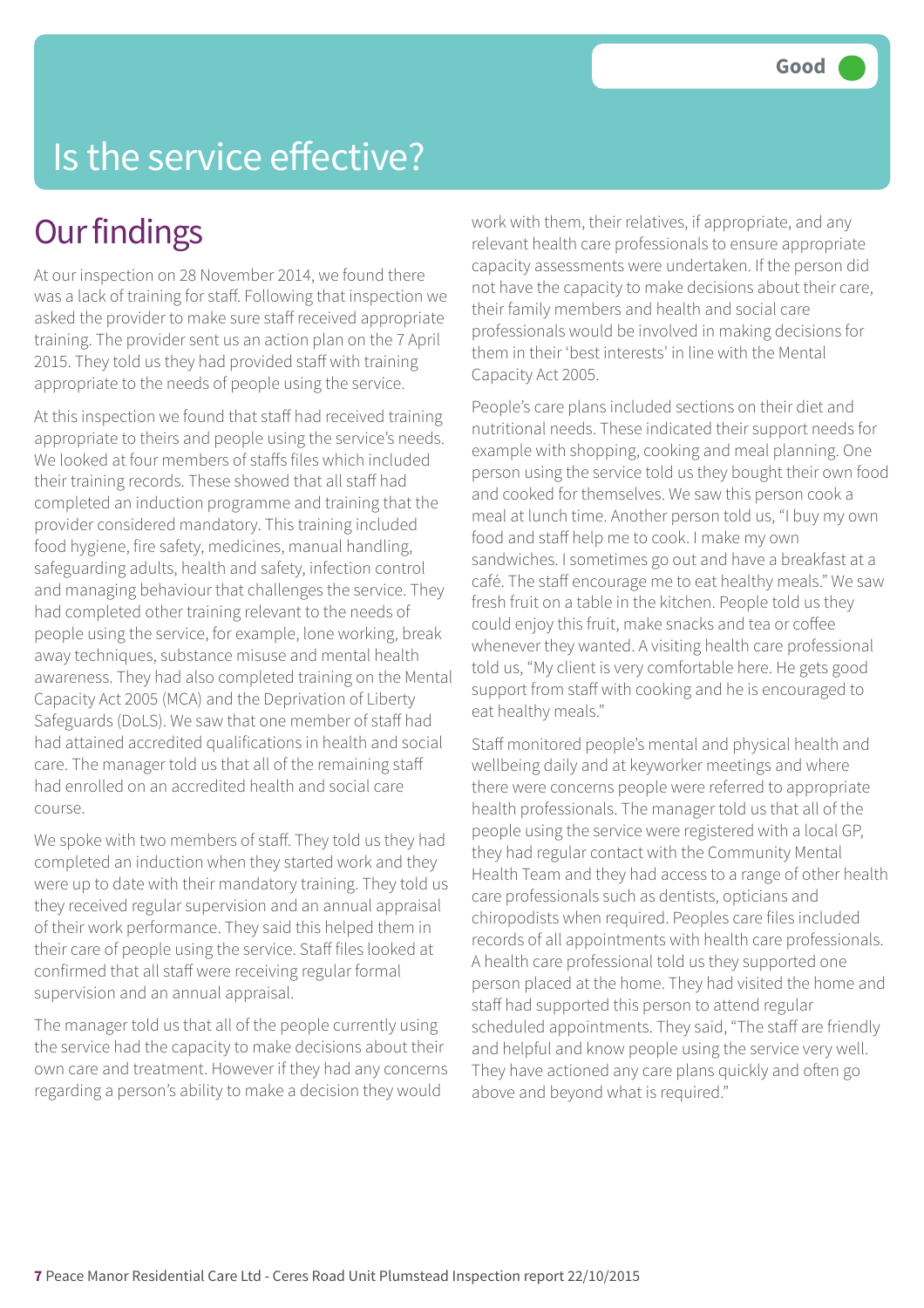### Is the service caring?

#### **Our findings**

One person using the service said, "The staff are very helpful and very caring, they encourage me to be as independent as possible." Another person said, "The staff do care for me, they understand me and look after me with certain things. They make sure I'm okay." A member of staff said, "We are here to help people get better and help them achieve what they want to do. We work hard as a team to make things happen for them. When one person moved on to his own place last year he was so happy. That really made me happy too." A health care professional told us, "The manager is accessible and responsive to people's needs. There is a team of well-trained staff who are conscientious and caring". Another health care professional told us they had been very impressed by the quality of the service provided to their patient. They regarded the home as one of the top three placements in the borough. They said their patient had made excellent progress at the home.

People told us they had been consulted about their care and support needs. They were allocated named key workers to co-ordinate their care and they were happy with the support they received from staff. One person said, "The staff understand my needs and what they need to do for me. I have a care plan; I talk to my key worker about my

care plan. I see a community psychiatric nurse (CPN) regularly and when I need to." Another person said, "I meet with my key worker and CPN regularly and we talk about what my needs are."

People told us they attended regular residents and staff meetings where they were able to talk about what was happening at the home, the things that were important to them and about what they wanted to do. The manager showed us the minutes from the last meeting, 3 September 2015. We saw the meeting was well attended by people using the service and their comments and suggestions had been recorded. Items discussed included their individual needs, meal planning and cooking, the possibility of a new person moving into the home, health and safety, smoking and a fire precaution exercise.

Throughout the course of our inspection we observed staff speaking to and treating people in a respectful and dignified manner. A member of staff told us how they made sure people's privacy and dignity was respected. They said they knocked on doors and asked people for their permission before entering their rooms. They said that all of the people using the service were independent and did not require any support with personal care, however on occasions they might prompt or remind people to purchase toiletries, shave or change their clothing. Staff said they made sure information about people was kept locked away so that confidentiality was maintained at all times.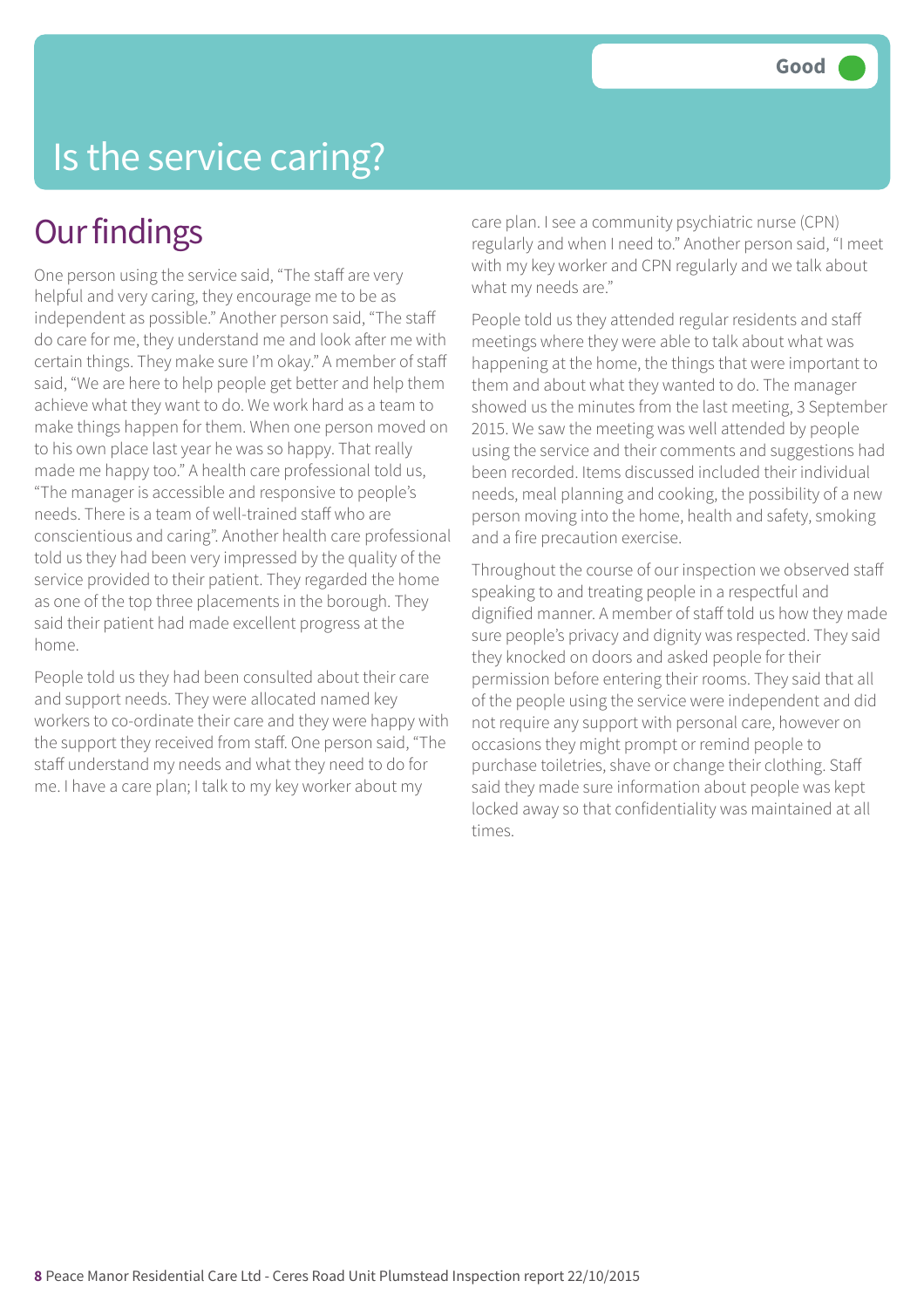## Is the service responsive?

#### **Our findings**

Staff were knowledgeable about the people they supported. They were aware of people's preferences and interests, as well as their health and support needs. One said, "I have received a lot of training here. This has been specific to the individuals living here and has given me an insight into their needs and what I need to do to support them." Another member of staff said, "The training I have received had given me an awareness of people's needs. I feel confident that I can support them. I know what I need to do."

People using the service were receiving care, treatment and support that met their needs. We looked at the care files of the two people currently living at the home. These were well organised and easy to follow. They contained detailed pre-admission information from the referring local authority. Assessments were undertaken to identify people's support needs before they moved into the home. We saw evidence of assessments for nutrition, physical and mental health and details of health care professionals to contact in the event of a crisis. The care files included care and health needs assessments, care plans, risk assessments and detailed information and guidance for staff about how people's needs should be met. The files also included evidence that people, their care coordinators, their keyworkers and appropriate healthcare professionals had been involved in the care planning process. Information in these care files had been reviewed by the manager and staff and people using the service on a regular monthly basis. We saw people placements at the home were kept under regular review by the referring local authority.

We met a person who was considering whether or not they would move into the home. A member of staff showed us a file for this person. The file included pre-admission information from the referring local authority, details of their health, care and support needs and records of their visits to the home. This person told us they had visited the home on a number of occasions during the day to get to know staff and the other people living there. They had also planned for some overnight stays. They said, "It's a nice clean place and the staff are nice so let's see."

People were encouraged to pursue hobbies and build links with the local community. We saw computers with internet access, a television, a music player, books, board games and puzzles where available in the living room for people using the service to use if they wished. People also had televisions and personal items in their rooms. One person told us, "I like to watch countdown every day at 2pm. **I** do my own shopping and go to some local cafes. I go to a centre run by a the mental health charity on Mondays and Tuesdays where I do arts and crafts. We saw one of their paintings displayed in the living room.

We saw copies of the home's complaints procedure were located in communal areas. People said they knew about the complaints procedure and they would tell staff or the manager if they were not happy or if they needed to make a complaint. They said they were confident they would be listened to and their complaints would be fully investigated and action taken if necessary. The manager showed us a complaints file. The file included a copy of the complaints procedure and forms for recording and responding to complaints. The manager told us they had not received any complaints. However, if they did, they would write to any person making a complaint to explain what actions they planned to take and keep them fully informed throughout.